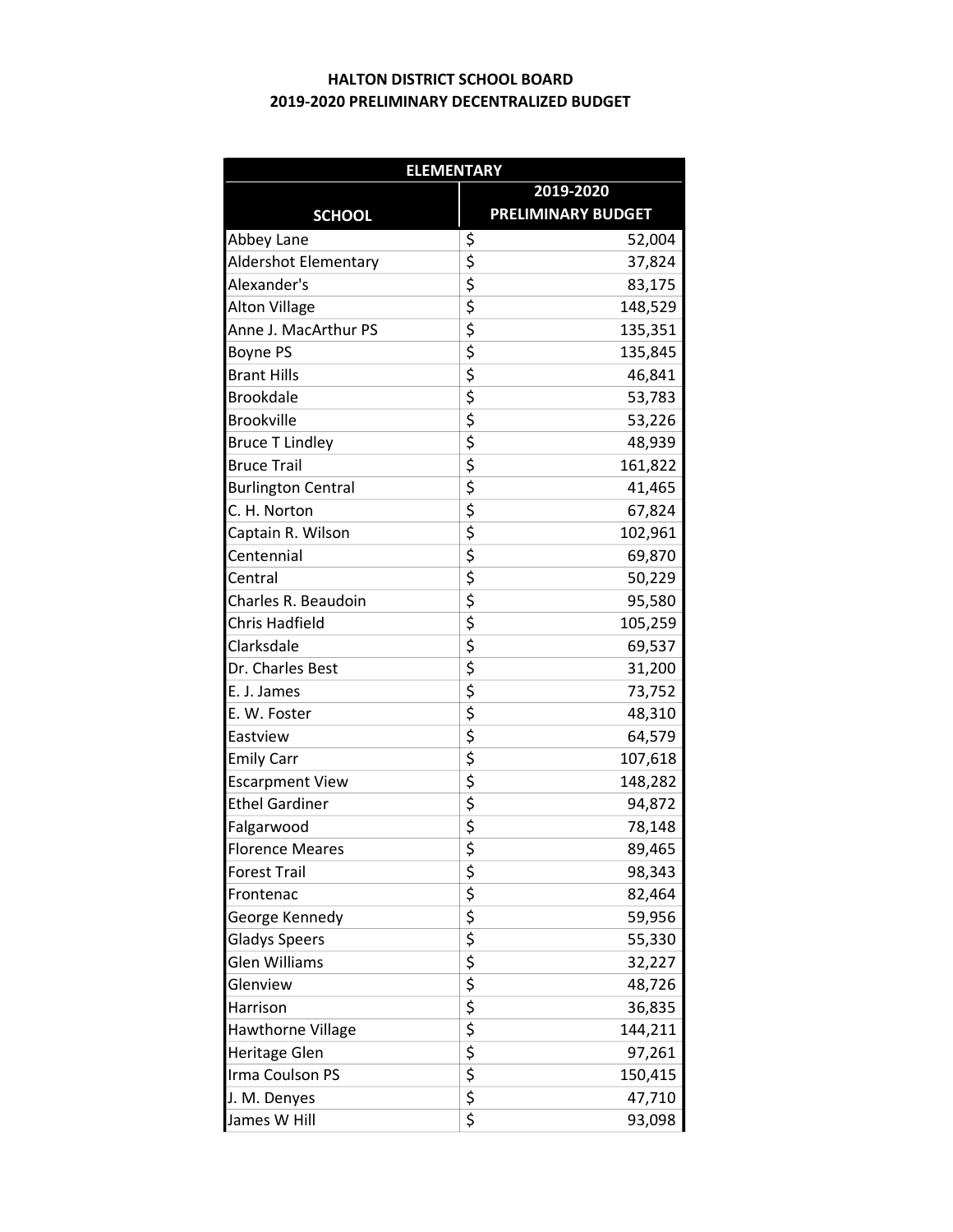| John T. Tuck           | \$                                  | 106,814 |
|------------------------|-------------------------------------|---------|
| John William Boich     | \$                                  | 98,112  |
| Joseph Gibbons         | \$                                  | 26,755  |
| Joshua Creek           | \$                                  | 122,307 |
| Kilbride               | \$                                  | 38,830  |
| King's Road            | \$                                  | 47,956  |
| Lakeshore              | \$                                  | 40,194  |
| Limehouse              | \$                                  | 20,278  |
| Maple Grove            | \$                                  | 82,016  |
| Maplehurst             | \$                                  | 53,318  |
| <b>Martin Street</b>   | \$                                  | 106,446 |
| McKenzie-Smith-Bennett | \$                                  | 98,613  |
| <b>Mohawk Gardens</b>  | \$                                  | 55,711  |
| Montclair              | \$                                  | 72,502  |
| Munn's                 | \$                                  | 81,210  |
| <b>New Central</b>     | \$                                  | 45,424  |
| Oakwood                | \$                                  | 44,603  |
| Oodenawi PS            | \$                                  | 161,970 |
| <b>Orchard Park</b>    | \$                                  | 76,585  |
| P L Robertson          | \$                                  | 143,258 |
| Palermo                | \$                                  | 114,946 |
| Park                   | \$                                  | 33,232  |
| Paul A. Fisher         | \$                                  | 37,169  |
| Pauline Johnson        | \$                                  | 41,487  |
| Pilgrim Wood           | \$                                  | 117,213 |
| Pine Grove             | \$                                  | 79,613  |
| Pineland               | \$                                  | 85,309  |
| Pineview               | \$                                  | 35,137  |
| Post's Corners         | \$                                  | 98,107  |
| <b>River Oaks</b>      | \$                                  | 104,550 |
| <b>Robert Baldwin</b>  | \$                                  | 52,014  |
| <b>Robert Little</b>   | \$<br>\$                            | 48,814  |
| <b>Rolling Meadows</b> |                                     | 81,244  |
| Ryerson                | \$                                  | 35,960  |
| Sam Sherratt           | \$                                  | 63,451  |
| Sheridan               | \$                                  | 34,375  |
| <b>Silver Creek</b>    | $\frac{5}{5}$                       | 71,759  |
| Sir Ernest MacMillan   |                                     | 51,132  |
| Stewarttown            |                                     | 49,878  |
| Sunningdale            | $\frac{1}{2}$                       | 78,257  |
| Tecumseh               |                                     | 47,615  |
| Tiger Jeet Singh       | \$                                  | 157,994 |
| Tom Thomson            | \$                                  | 60,345  |
| Viola Desmond          | $\frac{1}{2}$                       | 132,241 |
| W. H. Morden           |                                     | 77,296  |
| W. I. Dick             |                                     | 65,712  |
| West Oak               | $\overline{\boldsymbol{\varsigma}}$ | 110,592 |